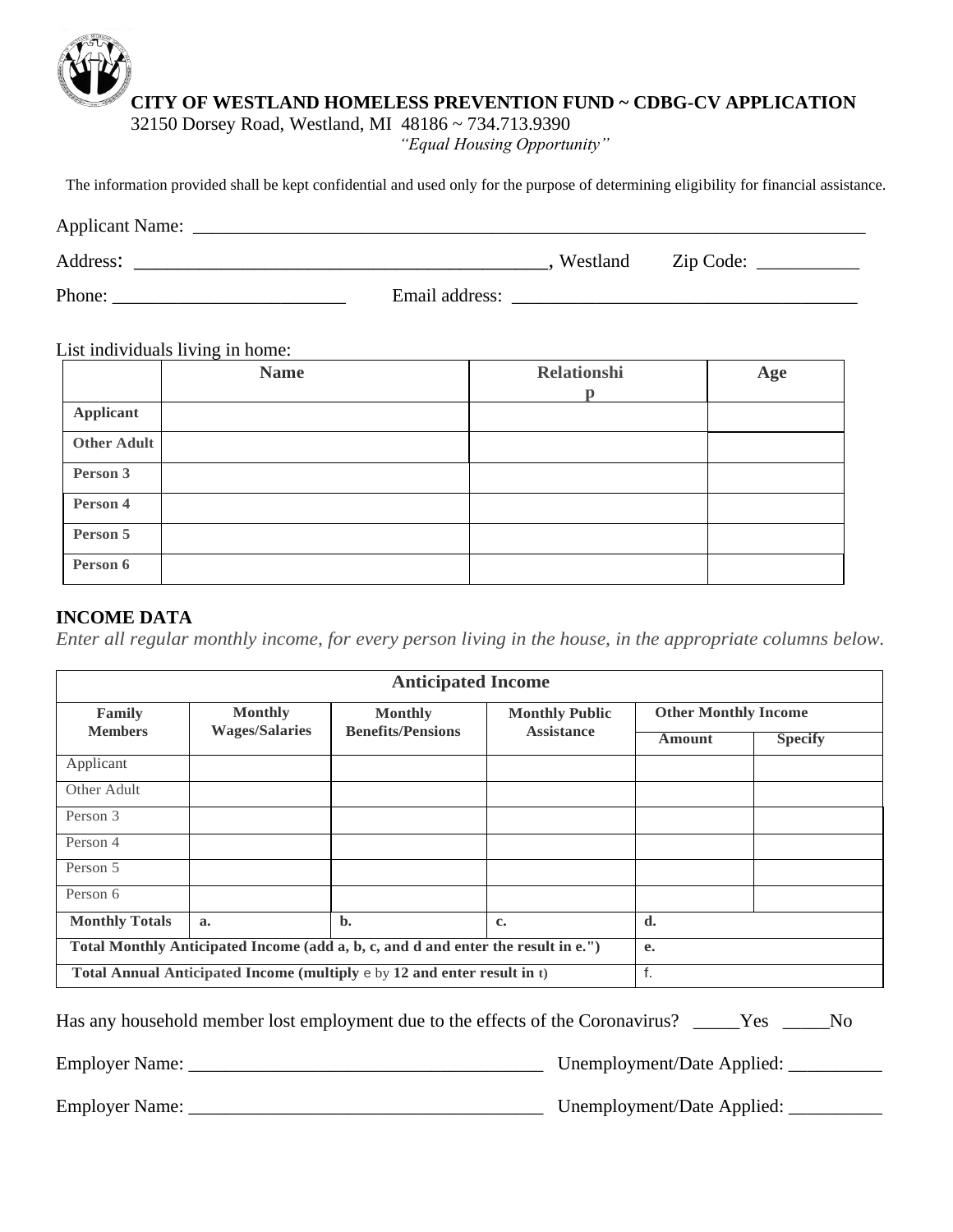## **MORTGAGE PAYMENT**

| Are mortgage payments current?                                                                                                                                                                                                 | Yes |     | IΝO |  |
|--------------------------------------------------------------------------------------------------------------------------------------------------------------------------------------------------------------------------------|-----|-----|-----|--|
| If not current, explain Learning and the same state of the same state of the same state of the same state of the same state of the same state of the same state of the same state of the same state of the same state of the s |     |     |     |  |
| Are property tax and water payments current?                                                                                                                                                                                   |     | Yes | Nο  |  |
| If not current, explain                                                                                                                                                                                                        |     |     |     |  |

| Mortgage | Name/Address/Email of<br><b>Mortgage Holder</b> | <b>Current Balance</b><br>Due | <b>Mortgage Start</b><br>Date & End Date |
|----------|-------------------------------------------------|-------------------------------|------------------------------------------|
|          |                                                 |                               |                                          |
|          |                                                 |                               |                                          |

# **SAVINGS, INVESTMENTS, ASSETS**

|                                 | <b>Amount:</b> | <b>Name of Bank/Institution:</b> |
|---------------------------------|----------------|----------------------------------|
| Checking                        |                |                                  |
| Savings                         |                |                                  |
| <b>Investments/Other Assets</b> |                |                                  |
|                                 |                |                                  |
| <b>TOTAL</b>                    |                |                                  |

## **FAMILY CHARACTERISTICS**

| Female head of household |       | <b>Solution</b> Yes                       | No. | Ethnicity: Hispanic Non-Hispanic |                                |
|--------------------------|-------|-------------------------------------------|-----|----------------------------------|--------------------------------|
| Race:                    | White | Black/African American                    |     | Asian                            | American Indian/Alaskan Native |
|                          |       | Native Hawaiian or Other Pacific Islander |     |                                  |                                |

Multi Race: \_\_\_\_\_ American Indian/Alaskan Native & White \_\_\_\_\_ Black/African American & White

\_\_\_\_\_ American Indian/Alaskan Native & Black/African American

\_\_\_\_\_ Asian & White \_\_\_\_\_ Other

### HUD 2021 INCOME LIMITS, Effective April 2021

HUD program guidelines set income limits for eligibility, based on family size and total family income.

| <b>Family Size</b> | 1 person | 2 persons | 3 persons | 4 persons | <b>b</b> persons | b persons |
|--------------------|----------|-----------|-----------|-----------|------------------|-----------|
| 80% AMI            | 44.800   | 51.200    | 57.600    | 64.000    | 69.150           | 74.250    |